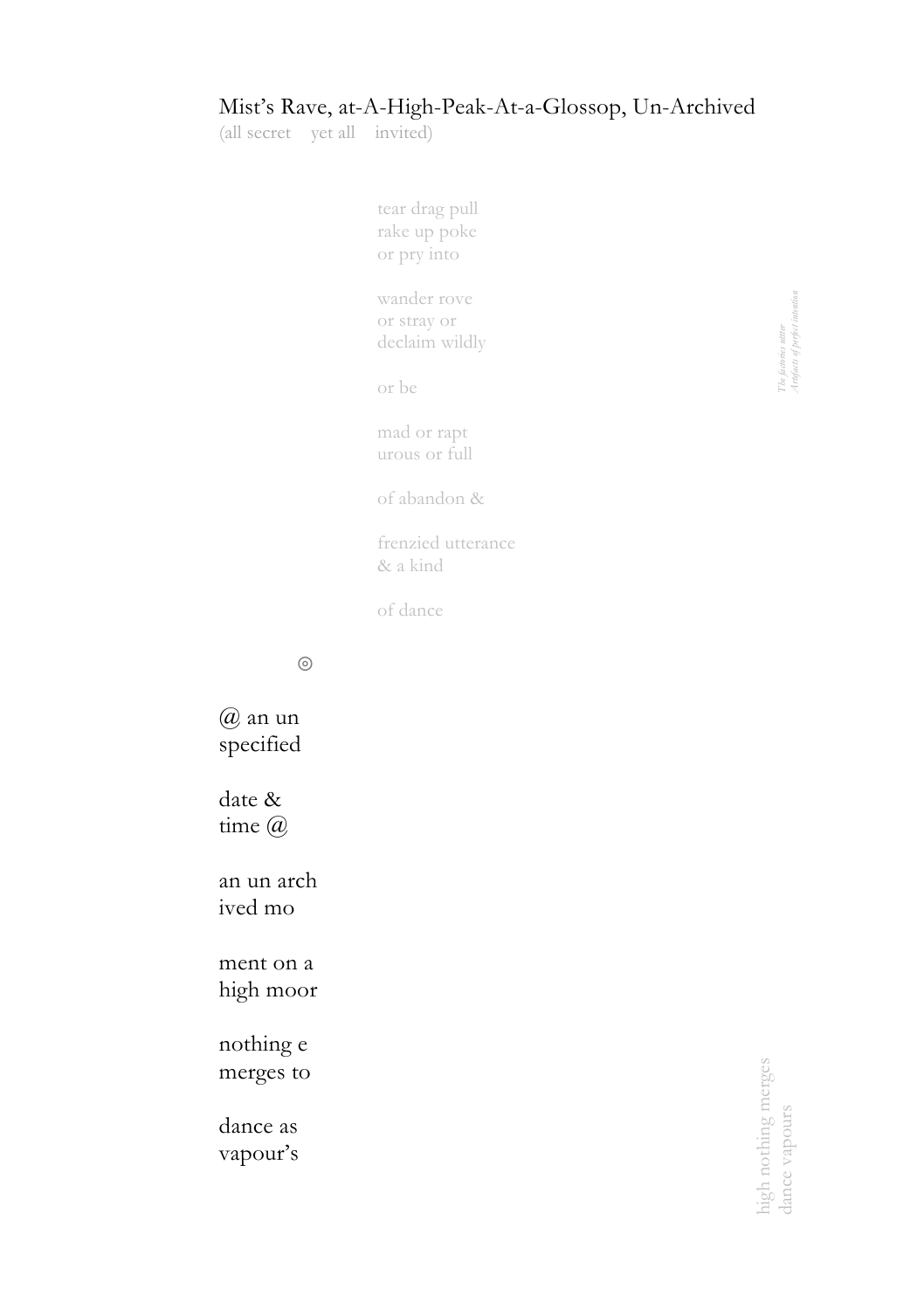## whims

◎

## Glossop is

| a cog     |  |
|-----------|--|
| set $(a)$ |  |

High Peak's edge Glossop cog's

rim of grit stone build

ings bite in

to Bleak low's & Kin

der's West ern slopes

Glossop is a cog meshed

with

geology's oil Glossop meshed with  $g e$  o  $1\overline{0}$   $g y$ 's gods p e o p e oil Gloss op's rev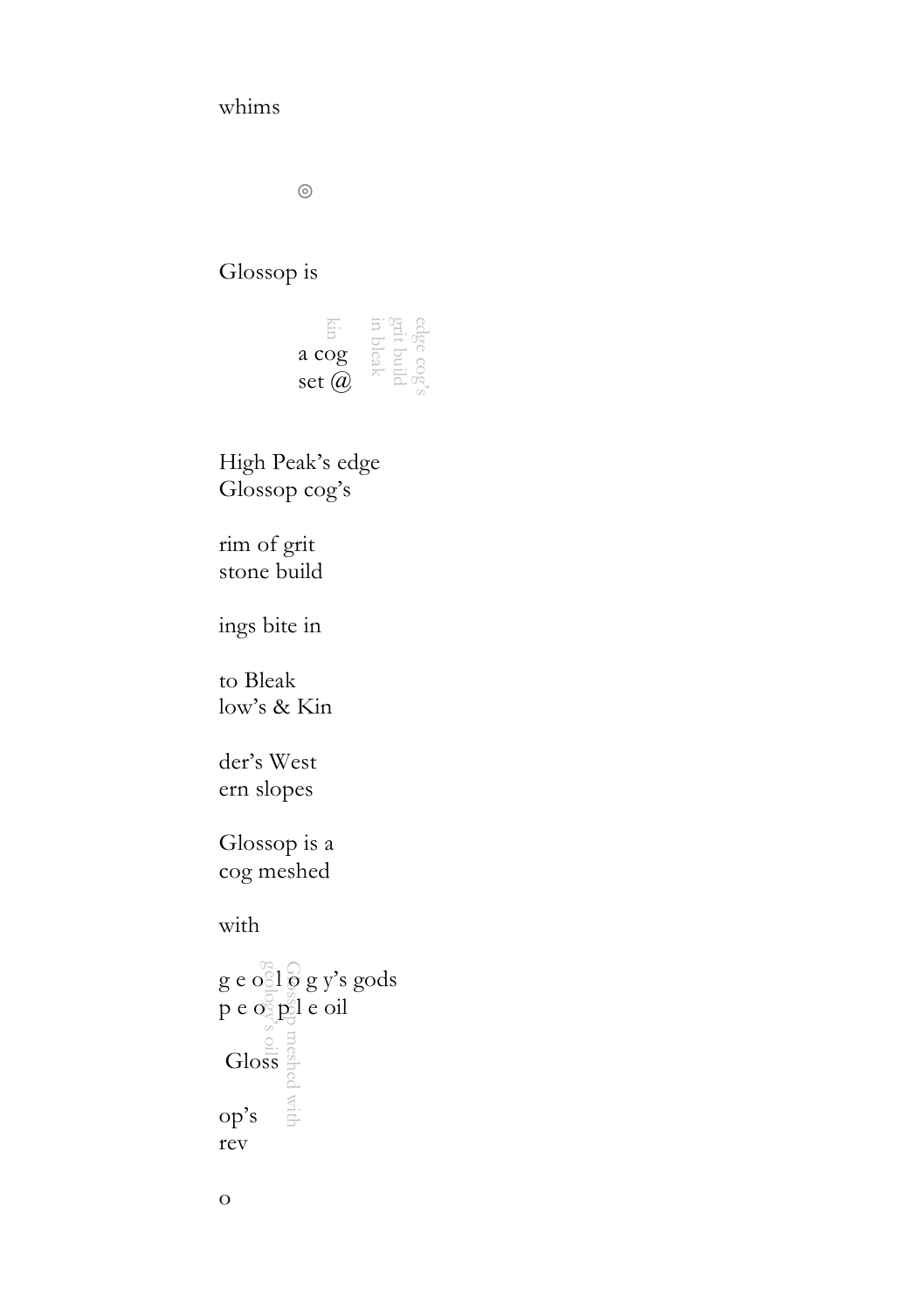$\frac{\text{Glo}^{\text{ex}}_{\text{S}}}{\frac{3}{2}} \frac{\text{Sop}}{\text{Sop}}$ Gods mist  $\frac{\text{Glo}_{\text{ss}}^{\text{eq}}\text{so}_{\text{p}}^{\text{eq}}}{\text{co} \text{g}^{\text{eq}}_{\text{p}}^{\text{eq}}}$ lutions with their hope but gods are mist pos sible set @ loss o' (c)lock

◎

up on Bleaklow @ a( )round spot

height 606 Hern Stones

stones' late grey oscil l (at) e vi

brate a grey just one

quantum notch

down or up from

mist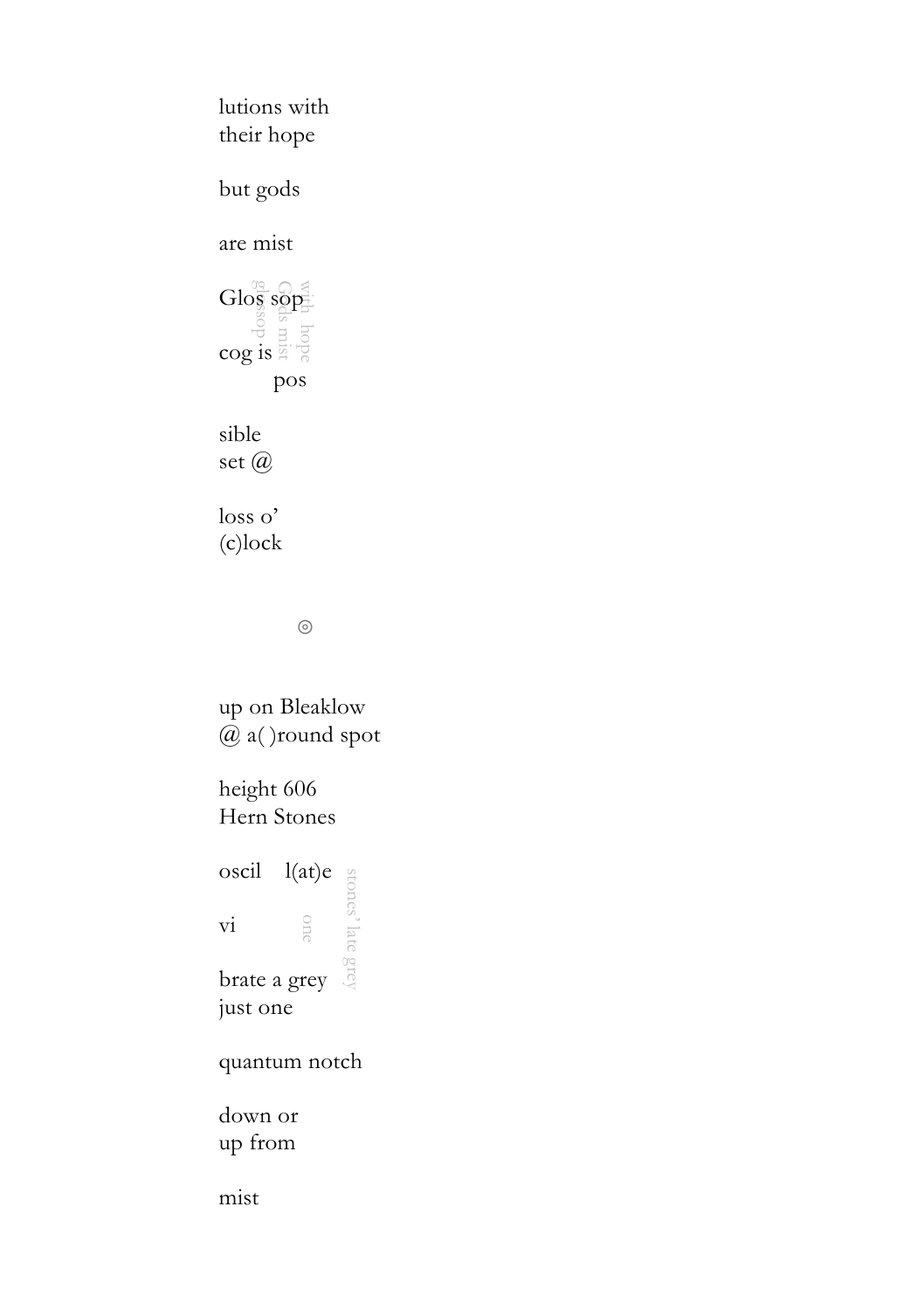bog cotton near-gone

heather see -through a grouse a ghost of wet

specks glim psed and

sheep's wool a faint

fib rous foam a vib ration just

slow e

nough to

just touch

◎

@ sky @

c(hang)ing po(sit)ions ask

tia<br>a die la la<br>a die la la

some thing

space

in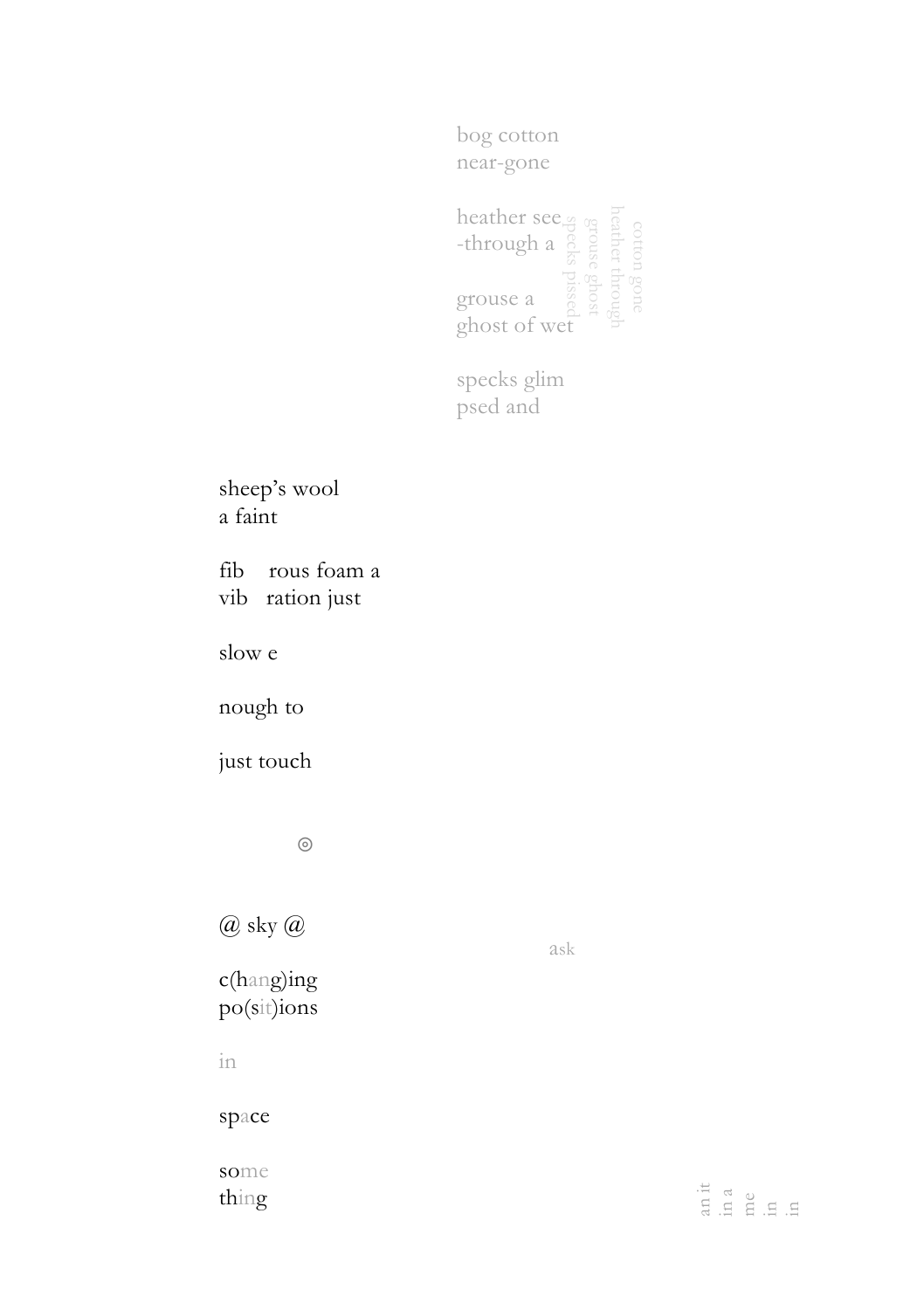whines over

| head some<br>thing man     |                 |
|----------------------------|-----------------|
| (yo)u fact<br>ured some    | hou tact        |
| thing made<br>from metal   | some made metal |
| it pulls air's<br>parts    |                 |
| through                    |                 |
| its blades its<br>rotating |                 |
| machinery it<br>makes      |                 |
| gas-twine it<br>(th)reads  |                 |
| people's<br>passing        |                 |
| through sky passsss        |                 |
| sing                       |                 |
| form from                  |                 |
| one                        |                 |

place to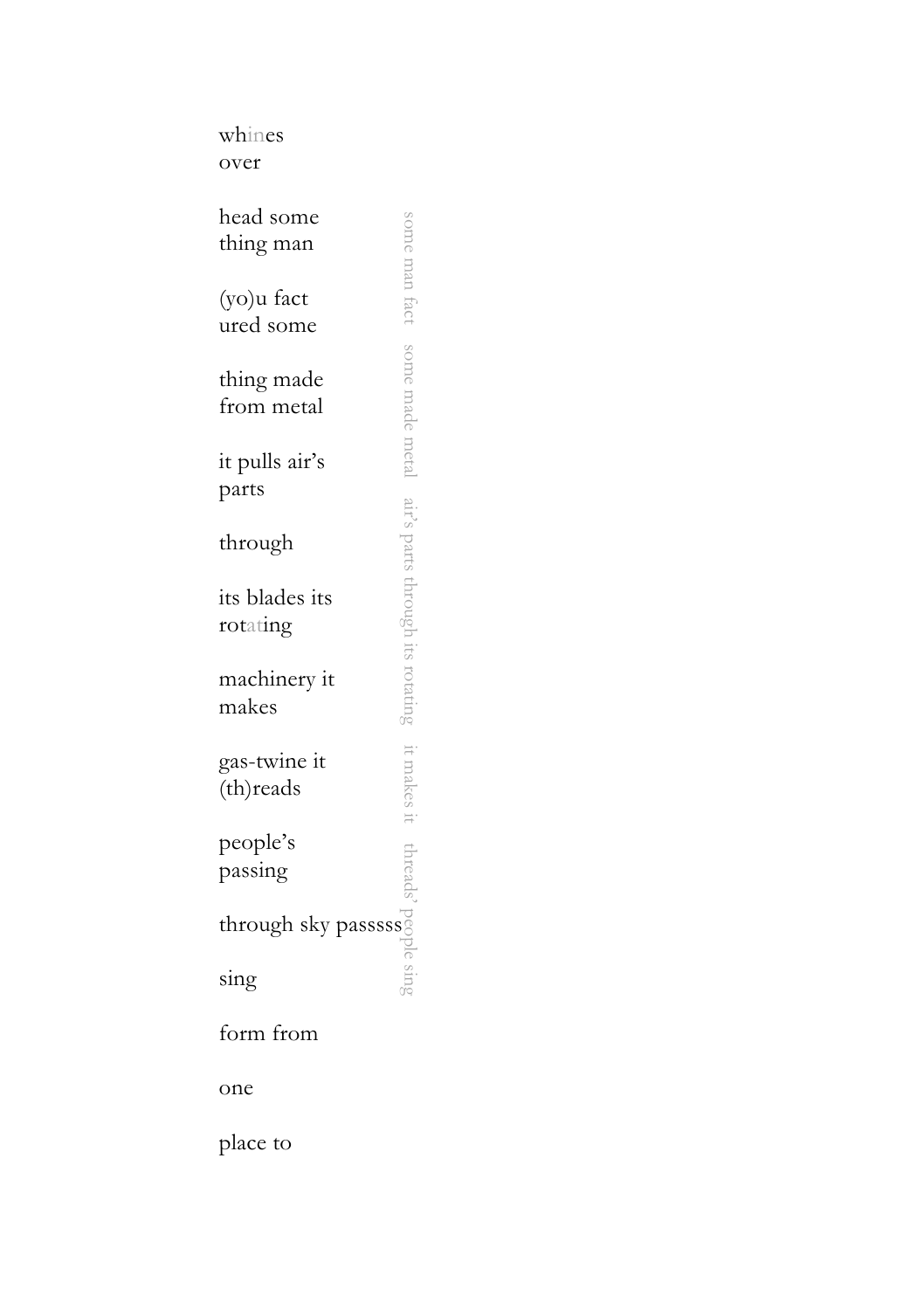a n(ex(t) it) pulls pulls pulls jour ney's fab ric in to Man chest er air Port

◎

*You have come down from the clouds From the sea, from the earlier Dew of the earth*

have come dann from the **douts**<br>the sea, from the **artier**<br>of the **carth** 

 $\begin{array}{l}\hbox{Your}\\ \hbox{From}\\ Dom\end{array}$ 

some where

 $\mathop{\mathrm{up}}\nolimits_{\mathop{\mathrm{an}}\nolimits}^{\otimes}$ on

moor by some brook

a bluegrey black -stitch

throated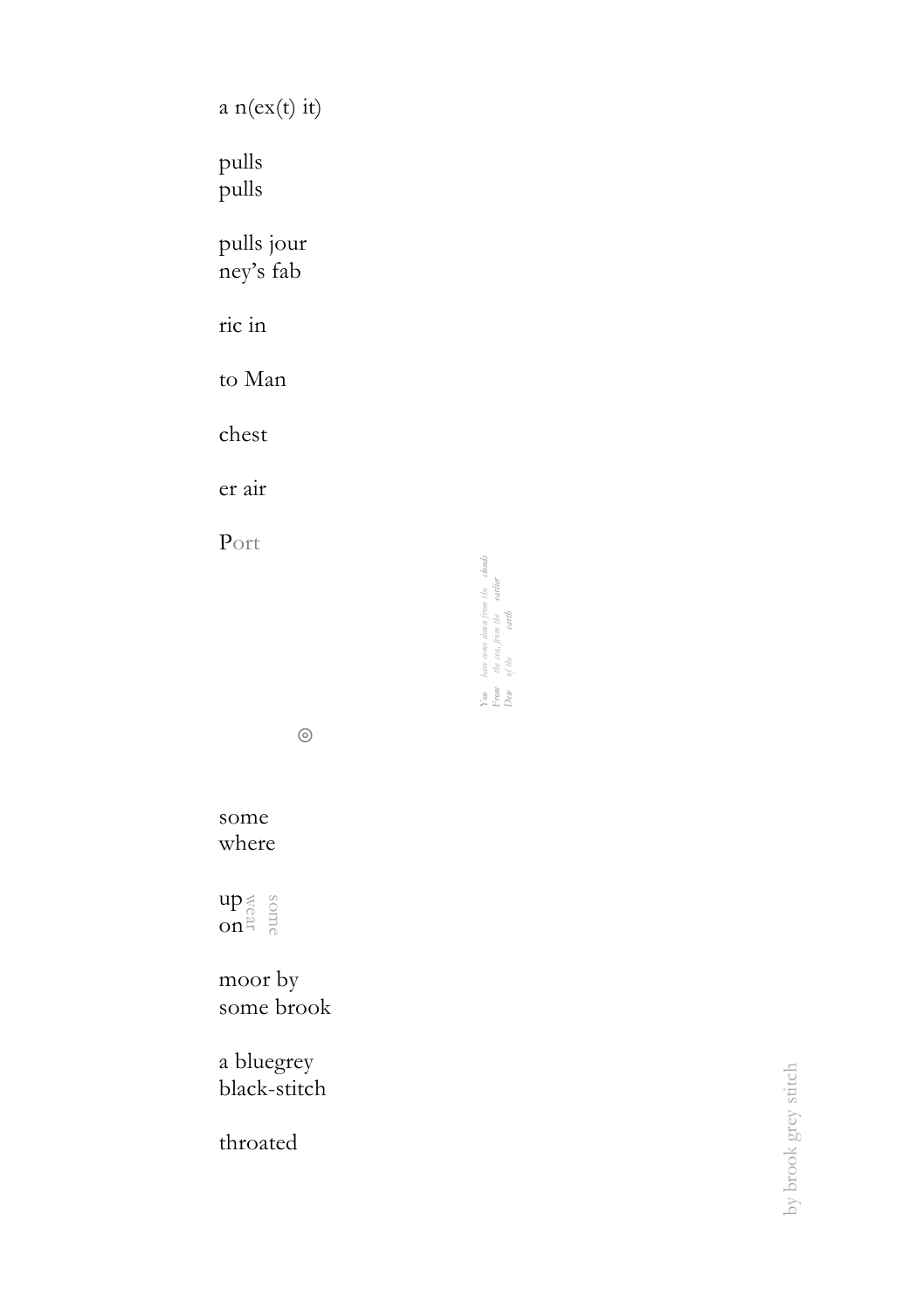hern stone still sud enly jabs his beak his shut tle of kil ling hurt les through viv id clear brook loom to pull out a spark-live wrig gling fibre ◎ some to day some

to some time a  $\frac{5}{3}$   $\frac{13}{3}$   $\frac{11}{3}$ 

High Peak plateau is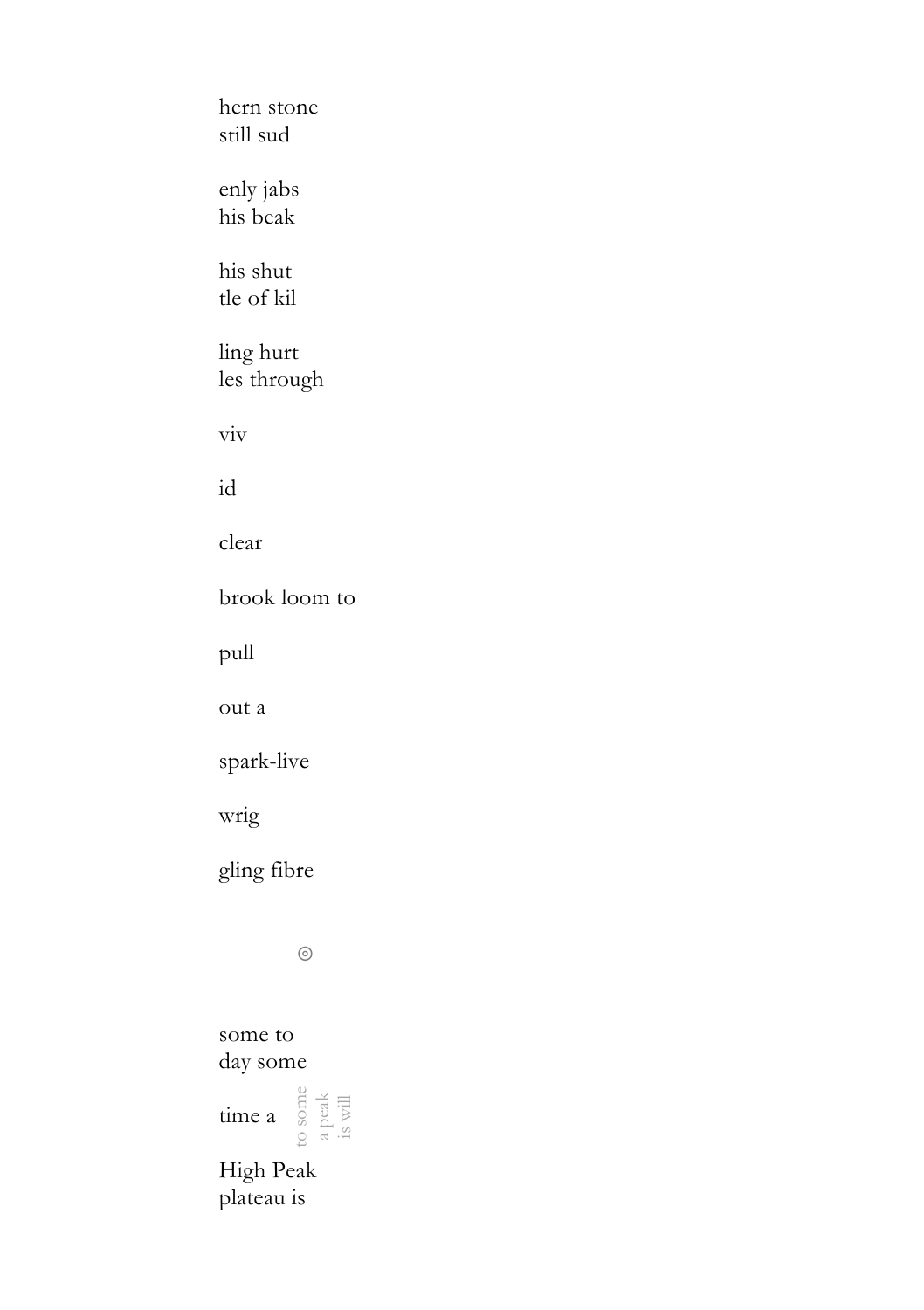/was/will

be capped by

ground's & sky's collu

sion through

water best guesses will

did & do put wished

feet for ward as

mist pres sed pres

es wet

shine to no

one's

will capped ground's sky through best guesses and wished for a's pressed wet face(s) ◎

hap pen

happen

happen @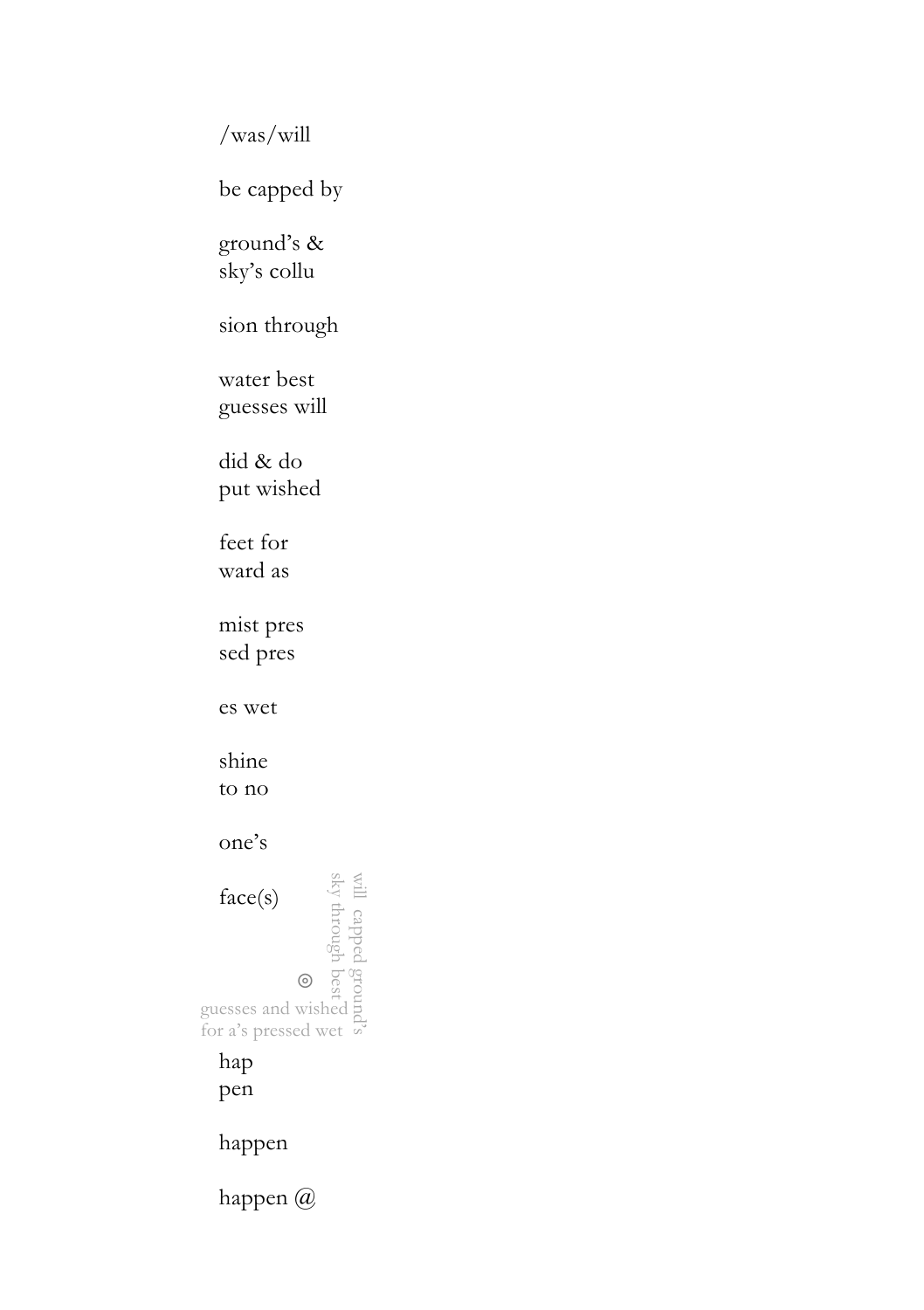happen @ a<br>round SK  $^a$  @ neppah round SK KS dnour 079956 where  $\frac{\text{e}}{\text{er}}$  659970 brown/orange egnaro \ nworb contour-th ht-ruotnoc reads bunch hcnub sdaer and thick<br>an to form <sup>kciht dna</sup> en to form mrof ot ne slit sluice eciuls tils gully clough<br>hguolc just tsuj be eb low wol where erehw OS bunch thick form<br>sluice clough sluice clough SO in blue eulb ni have evah printed detnirp double elbuod o o where Yellow wolleY erehw Slacks Brook koorB skcalS be eb  $\sin s$  sing snig

bunch thick form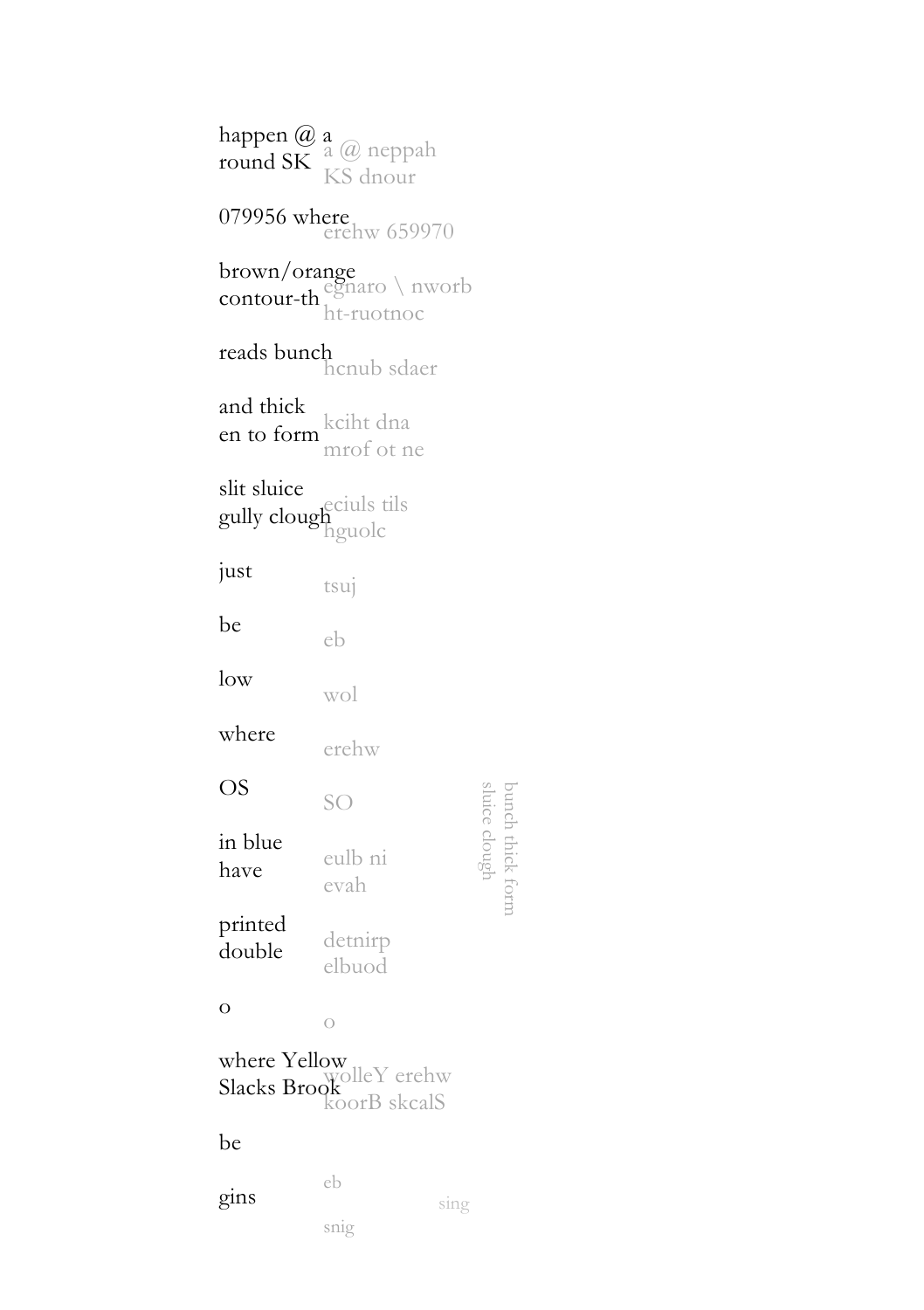to gather mo mentum mist

has jumped

will

jump did

jump just one quant

um not ch to

wards solid and a some

one of a some (sum)

thing of a some time is

being and mee

ting other shades of water's grey

mist's solidity is happened yet

never was

◎

one thing being *ting* **Example 18**<br>
drop<br>
drop<br>
drop<br>
drop<br>
drop<br>
drop<br>
drop<br>
drop<br>
drop<br>
drop<br>
drop<br>
drop<br>
drop<br>
drop<br>
drop<br>
drop<br>
drop<br>
drop<br>
drop<br>
drop<br>
drop<br>
drop<br>
drop<br>
drop<br>
drop<br>
drop<br>
drop<br>
drop<br>
drop<br>
drop<br>
drop<br>
drop<br>
drop<br>
drop<br>
drop a reed's tip is holding a hol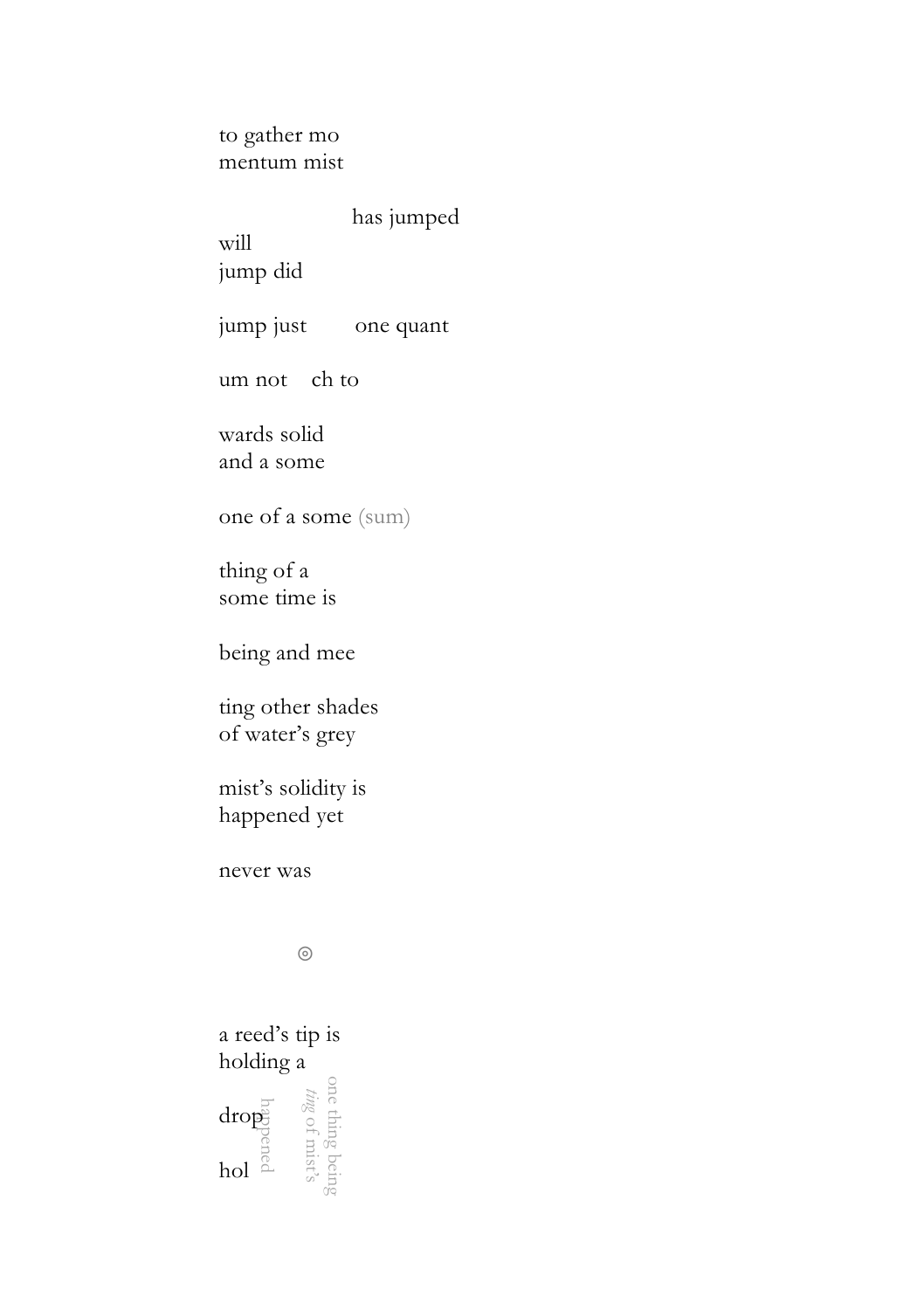| ding a globe<br>of wet's | b(r)                             |
|--------------------------|----------------------------------|
| glint                    | $\overline{O}$<br>$\overline{O}$ |
| it                       | k                                |
| is                       | slacks<br>yellow                 |
| a                        | to                               |
| bout                     | in                               |
| to                       | drop                             |
| drop                     | to                               |
| in                       | bout                             |
| to                       | $4^{\circ}$                      |
| yell                     | is                               |
| $_{\text{OW}}$           | it                               |
| slacks                   | glint                            |
| br                       | wets of globe                    |
| $\circ$<br>$\circ$       | a                                |
| k                        | ding                             |

◎

some woman down in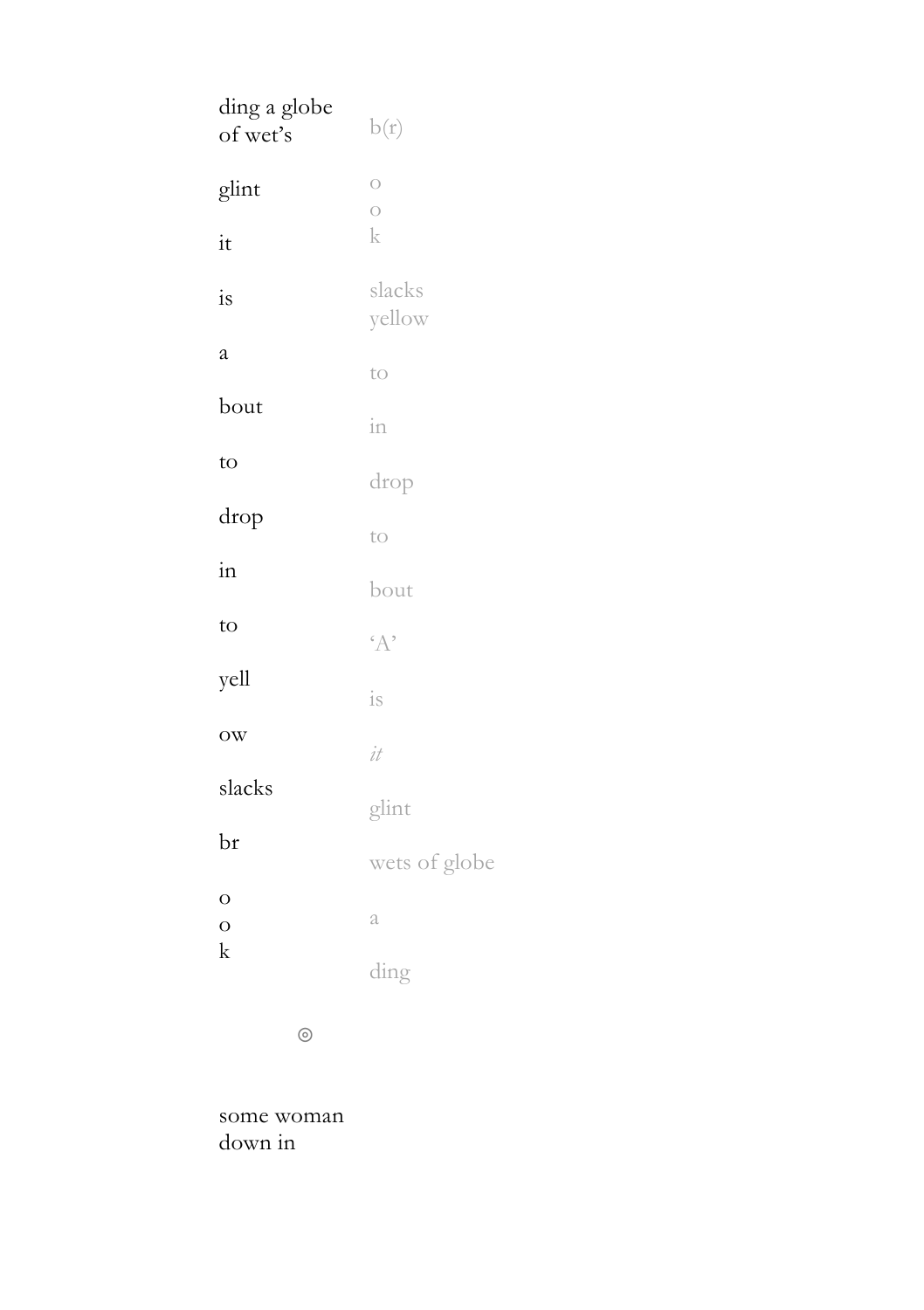a town down in a bottom

of a valley be low a high

moor is

singing singing

singing along to Glossop Brook

she singssing ss ings

swift fla

menco-slow flow so slow yet sure so

fluid yet hard her voice scours

grit her voice weathers crags on Kinder her

singing rip

p u l l s ri

pples skins of great stepped reservoirs hung

up in Longendale her

sting

of song scrapes

Shining Clough and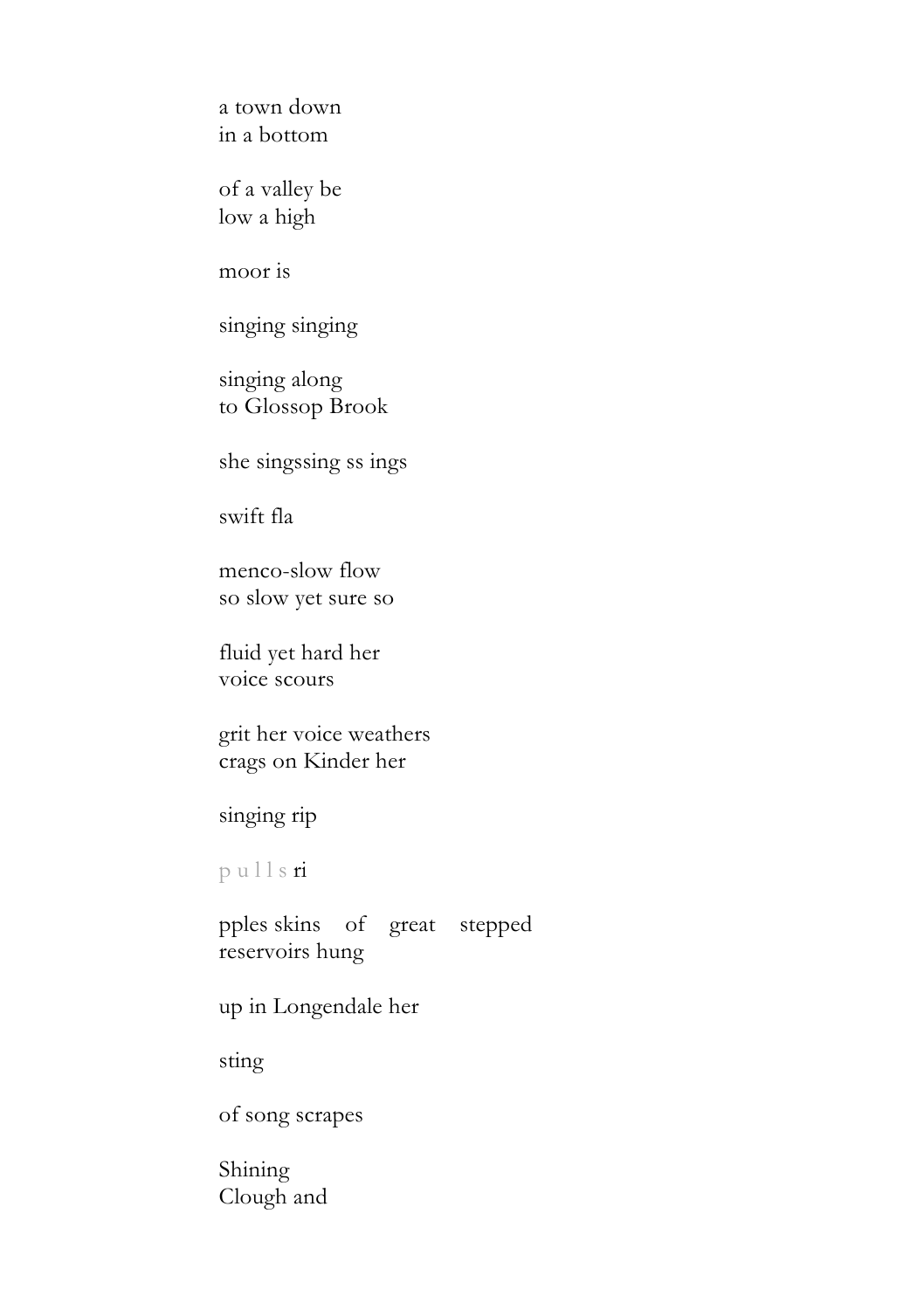ekes in to cracks and

bevels a world's

word ledges her gone word ledges her gone world edges her song world edges her song edges her song weathers the grit stone blocks

Glossop's mills are built of

her song is as old as The

or *a* her song is

long as long

as a trickle to rill to runnel to

brook for ever her

song for

her lad she

lost as

mills milled

◎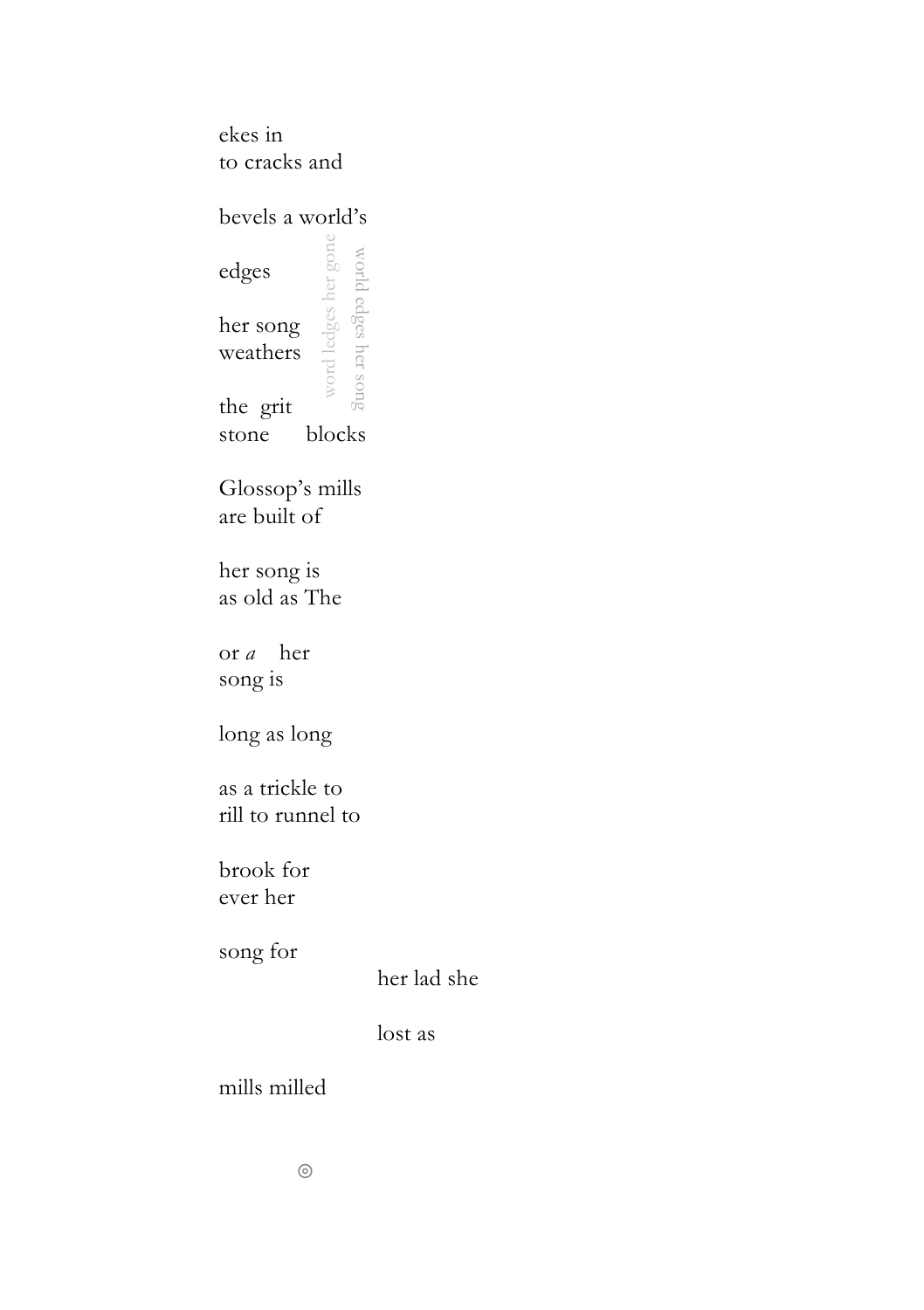| mist thickens on<br>High Peak it |
|----------------------------------|
| slides                           |
| its shape<br>less shapes         |
| down hill<br>sides and           |
| through<br>guttering             |
| cloughs down<br>past pastures    |
| & dry<br>stone                   |
| wall's laid<br>out like          |
| fine runs<br>of stitch           |
| ing on<br>a rich                 |
| man's waste<br>coat mist         |
| now rolls<br>its micro           |
| scopic cold<br>drops through     |
| Glossop's<br>air through         |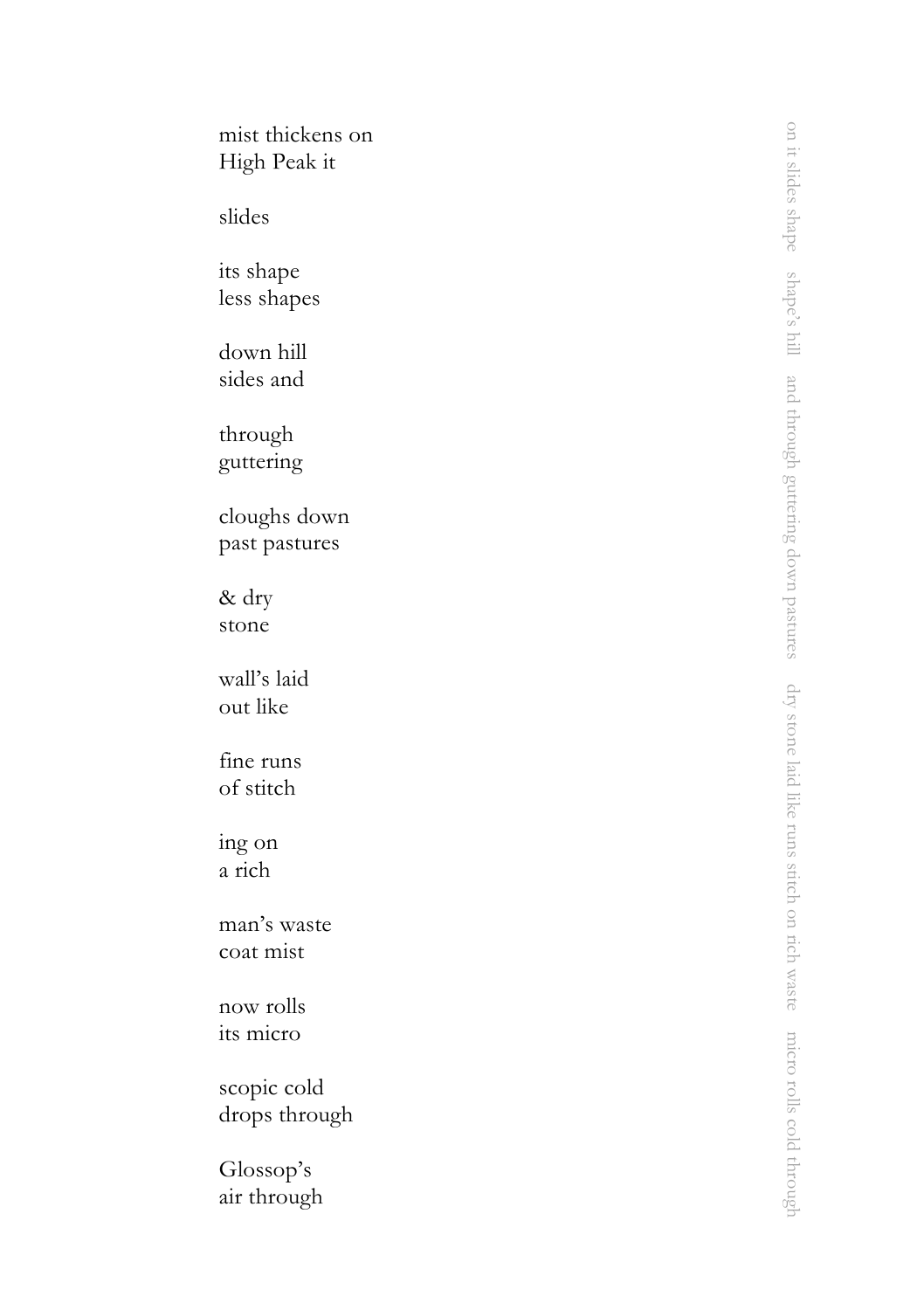| windows and              | streets through     |                                                               |                         | through Glossop's through |
|--------------------------|---------------------|---------------------------------------------------------------|-------------------------|---------------------------|
|                          | $\operatorname{in}$ |                                                               |                         |                           |
| to                       |                     |                                                               |                         |                           |
|                          | $\operatorname{in}$ |                                                               |                         |                           |
| sides                    |                     |                                                               |                         |                           |
|                          | of                  |                                                               |                         |                           |
| homes                    |                     |                                                               |                         |                           |
|                          | $\&$                |                                                               |                         |                           |
| mills                    |                     |                                                               |                         |                           |
|                          | $\odot$             |                                                               |                         |                           |
| a scent<br>like ce       |                     |                                                               |                         |                           |
| ment is<br>draped        |                     |                                                               |                         |                           |
| in an old<br>mill's air  |                     |                                                               |                         |                           |
| water's<br>tongue        |                     | scent (suh) is draped old air<br>water's tongue licked spoken | cem ent scent ence ment |                           |
| has licked<br>and spoken |                     |                                                               |                         |                           |

off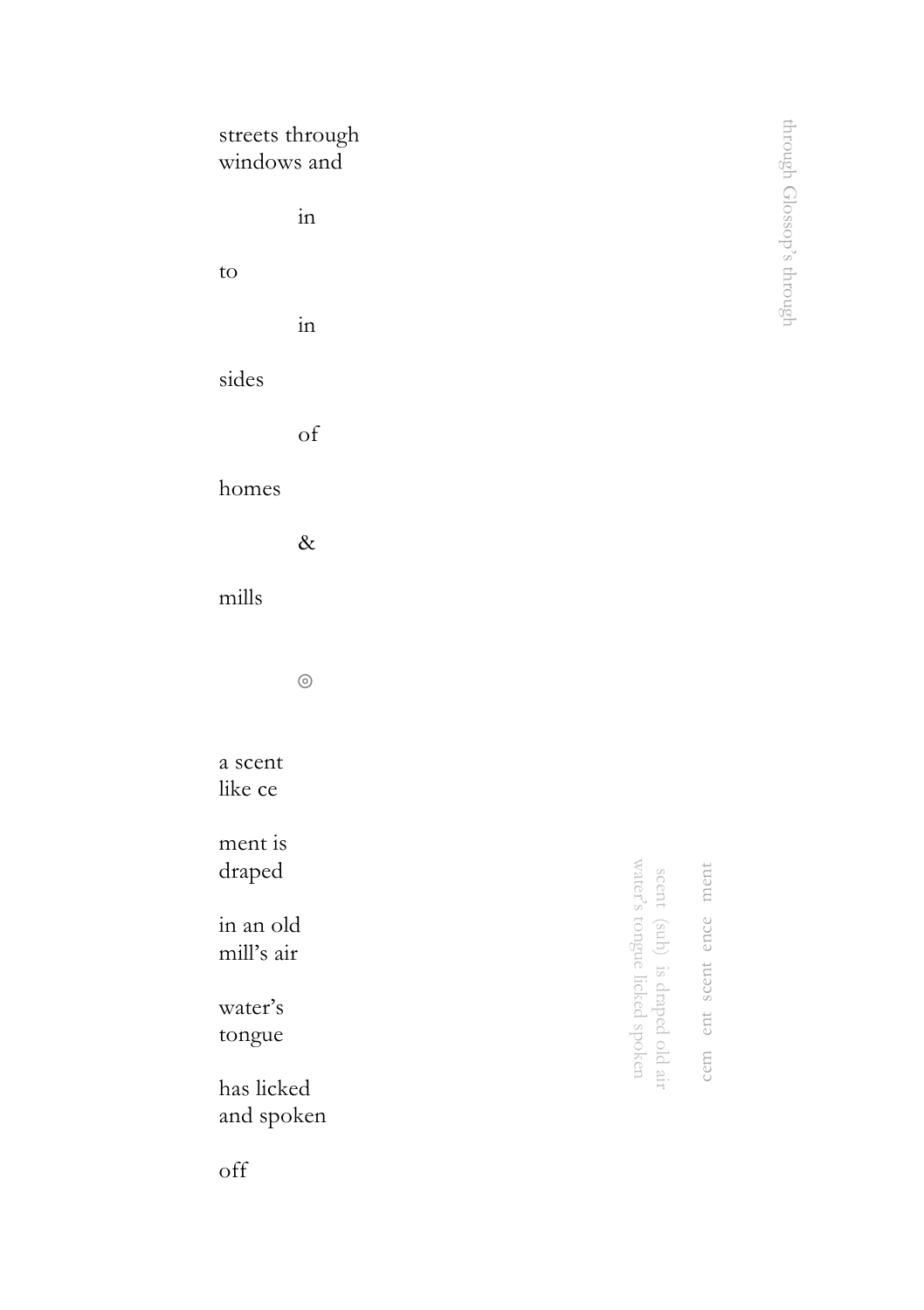mills skin water's stink interior water's mix mix stinks mix minerals from seen a mill's interior skins water's minerals out from un seen holes

◎

happening @ an ab

```
an
```
doned mill

happening @ a

dere lict arch ive

happening @ a gritst one (own)

box of e choes gone's

go's happening @ near you far

from any

one mist

& smashed glass mix mist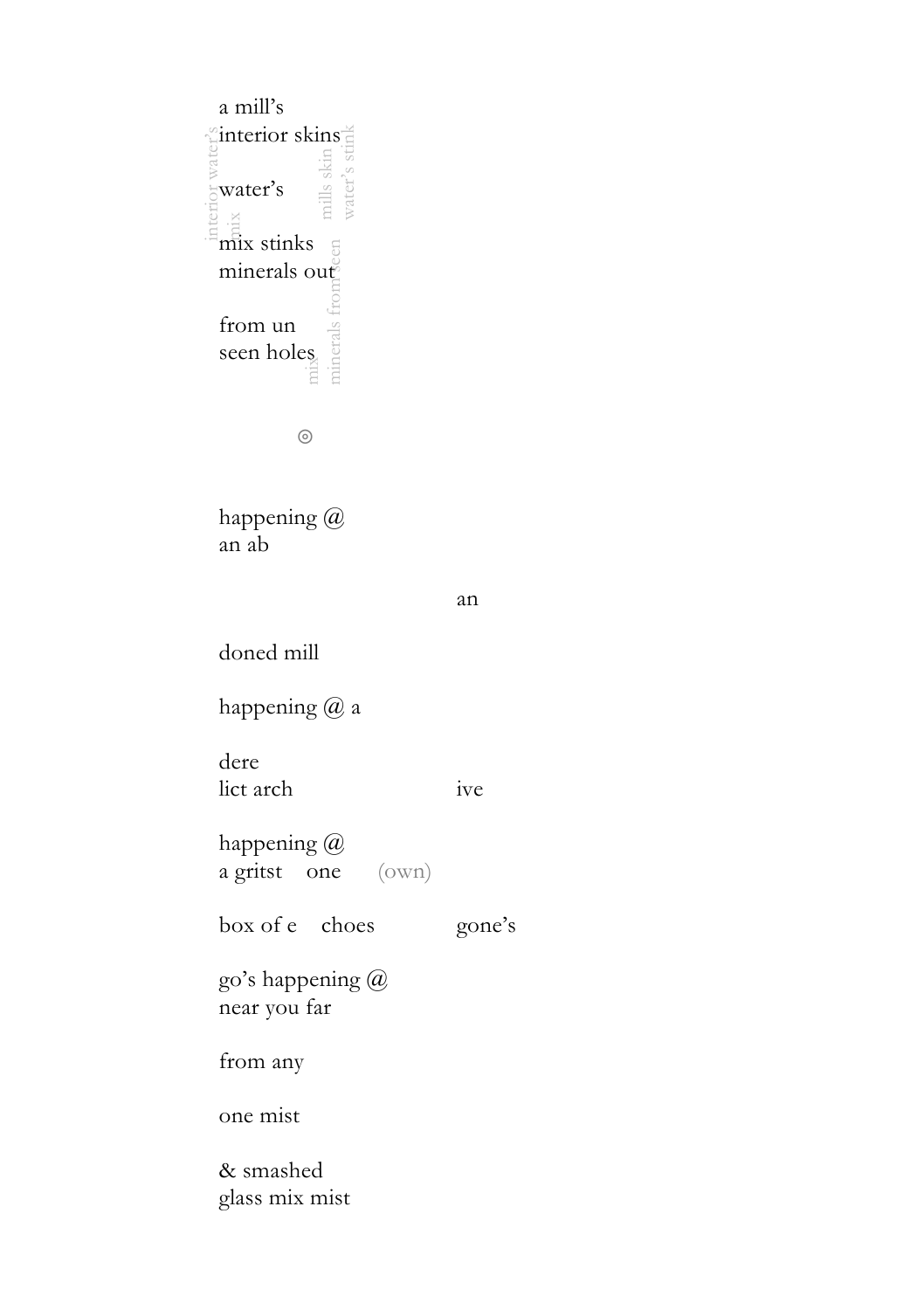mist's took tooth print

hissed foot $\frac{13}{4}$   $\frac{5}{4}$   $\frac{13}{4}$ & pigeons' wing -clatter mix mist & empty factory floors & slender floor -supporting columns mix mist & stairwells mix mist & fat flakes of paint peeling off $\frac{6}{10}$ gritstone bricks mix to mist mix rubber & misty wool mist's steps print & paint flakes each shaped as mist's map of moor or less here & gone mist's un mix of off

saids & un dones mist's gritstone mist rubber wool hiss gritstone mist rubber wool hiss gritstone mist rubber wool hiss gritstone mist rubber wool hiss gritstone?mist rubber wool hiss gritstone mist rubber wool hiss gritstone mist rubber wool hiss gritstone mist rubber wool hiss gritstone mist rubber wool hiss gritstone mist rubber wool hiss gritstone mist rubber wool hiss gritstone mist rubber wool hiss gritstone mist rubber wool hiss gritstone misterubber wool hiss gritstone mistEtubber wool hiss gritstone mistrubber wool hiss gritstone mistaubber wool hiss gritstone misteubber wool hiss gritstone misterubber wool hiss gritstone mistaubber wool hiss gritstone mist rubber wool hiss gritstone mist rubber wool hiss gritstone mist rubber wool hiss gritstone mist rubber wool hiss gritstone mist rubber wool hiss gritstone mist rubber wool hiss gritstone mist rubber wool hiss gritstone mist rubber wool hiss gritstone mist rubber wool hiss gritstone mist rubber wool hiss gritstone mist rubber wool hiss gritstone mist rubber wool hiss gritstone mist rubber wool hiss gritstone mist rubber wool hiss gritstone mist rubber wool hiss gritstone mist rubber wool hiss gritstone mist rubber wool hiss gritstone mist rubber wool hiss gritstone mist rubber wool hiss gritstone mist rubber wool hiss<br>gritstone mist rubber wool hiss<br>gritstone mist rubber wool hiss<br>gritstone mist rubber wool hiss<br>gritstone mist rubber wool hiss<br>gritstone mist rubber wool hiss<br>gritstone mist rubber wool his wing mix empty & supporting mix mix mix misty mist's foot gritstone mist rubber woolhiss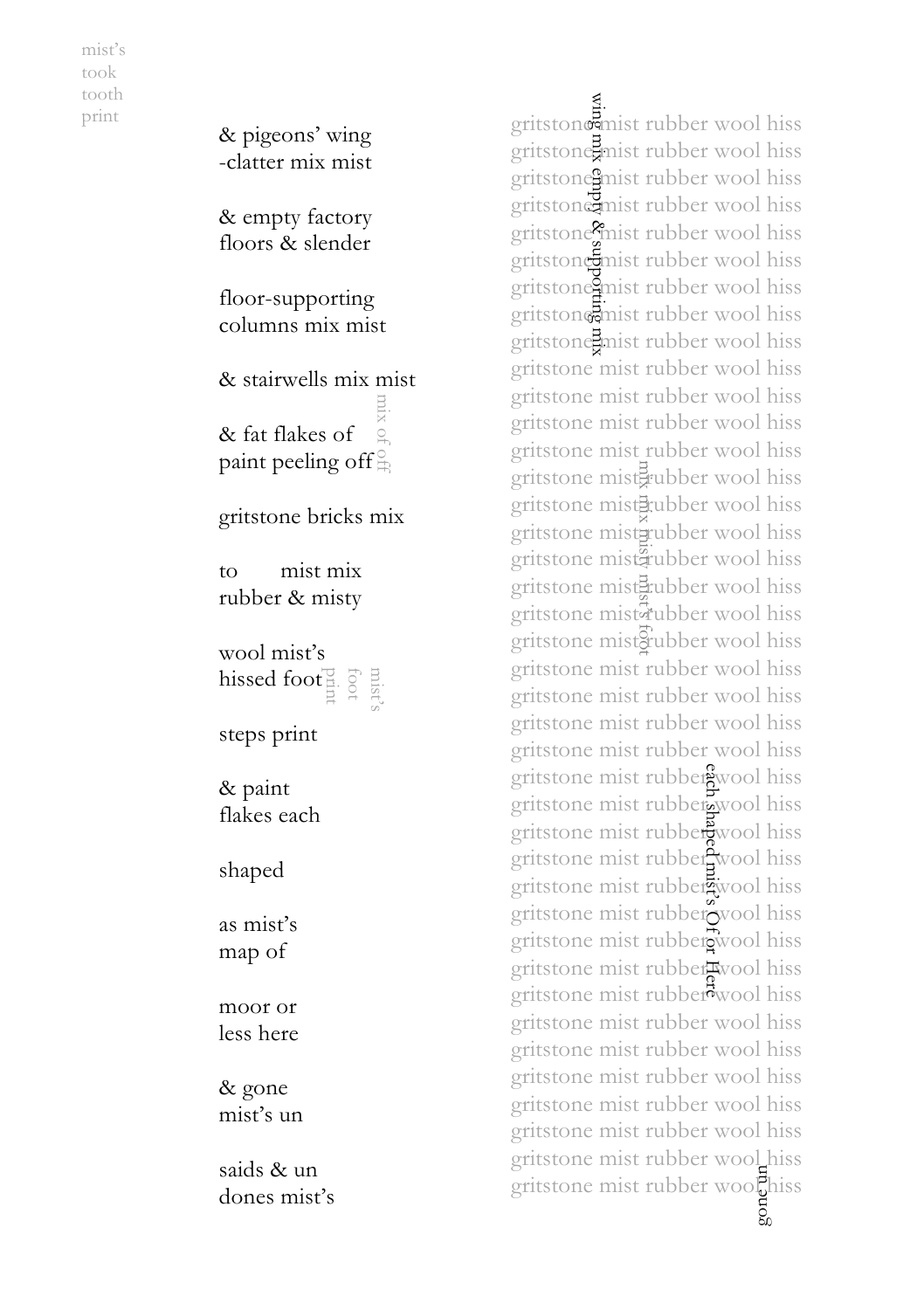aches mist's shape less shapes rave mist's raving grey ones mix with pale jack daws & faint mist -gray rabbits mix with very nearly un seen pigeon's eggs fading as mist's dim thick ens as mist's ones dance glaze over machines gone over workers rhyth mically sway ing and mak ing gest ures precise

ache's shape shapes mist's grey rubber stone grit wool mistaniss rubber stone grit wool mistaniss rubber stone grit wool mistaliss rubber stone grit wool mist<sup>2</sup>hiss rubber stone grit wool mistaniss rubber stone grit wool mist hiss rubber stone grit wool mist<sup>2</sup>hiss rubber stone grit wool mistaniss rubber stone grit wool mist hiss rubber stone grit wood mist hiss<br>rubber stone grit wood mist hiss<br>rubber stone grit wood mist hiss<br>rubber stone grit wood mist hiss<br>rubber stone grit wood mist hiss<br>rubber stone grit wood mist hiss<br>rubber stone grit wood m rubber stone grit woolkmist hiss rubber stone grit woo $\overline{B}$ mist hiss rubber stone grit wool mist hiss rubber stone grit wool mist hiss rubber stone grit woolmist hiss rubber stone grit wooll mist hiss rubber stone grit wool mist hiss rubber stone grit wood mist hiss rubber stone grit wool mist hiss rubber stone grit wool mist hiss rubber stone grit wool mist hiss pigeons as dim thick mist's glaze rubber stonegrit wool mist hiss rubber stone grit wool mist hiss rubber stone grit wool mist hiss rubber stone grit wool mist hiss rubber stoneerit wool mist hiss rubber stone grit wool mist hiss rubber stone grit wool mist hiss rubber stone grit wool mist hiss rubber stone grit wool mist hiss rubberstone grit wool mist hiss machines over rhyth-sway mak-gest pre ciserubber stone grit wool mist hiss rubber<sup>9</sup>stone grit wool mist hiss rubber stone grit wool mist hiss rubber stone grit wool mist hiss rubber stone grit wool mist hiss rubber stone grit wool mist hiss rubber stone grit wool mist hiss rubber stone grit wool mist hiss rubber stone grit wool mist hiss cise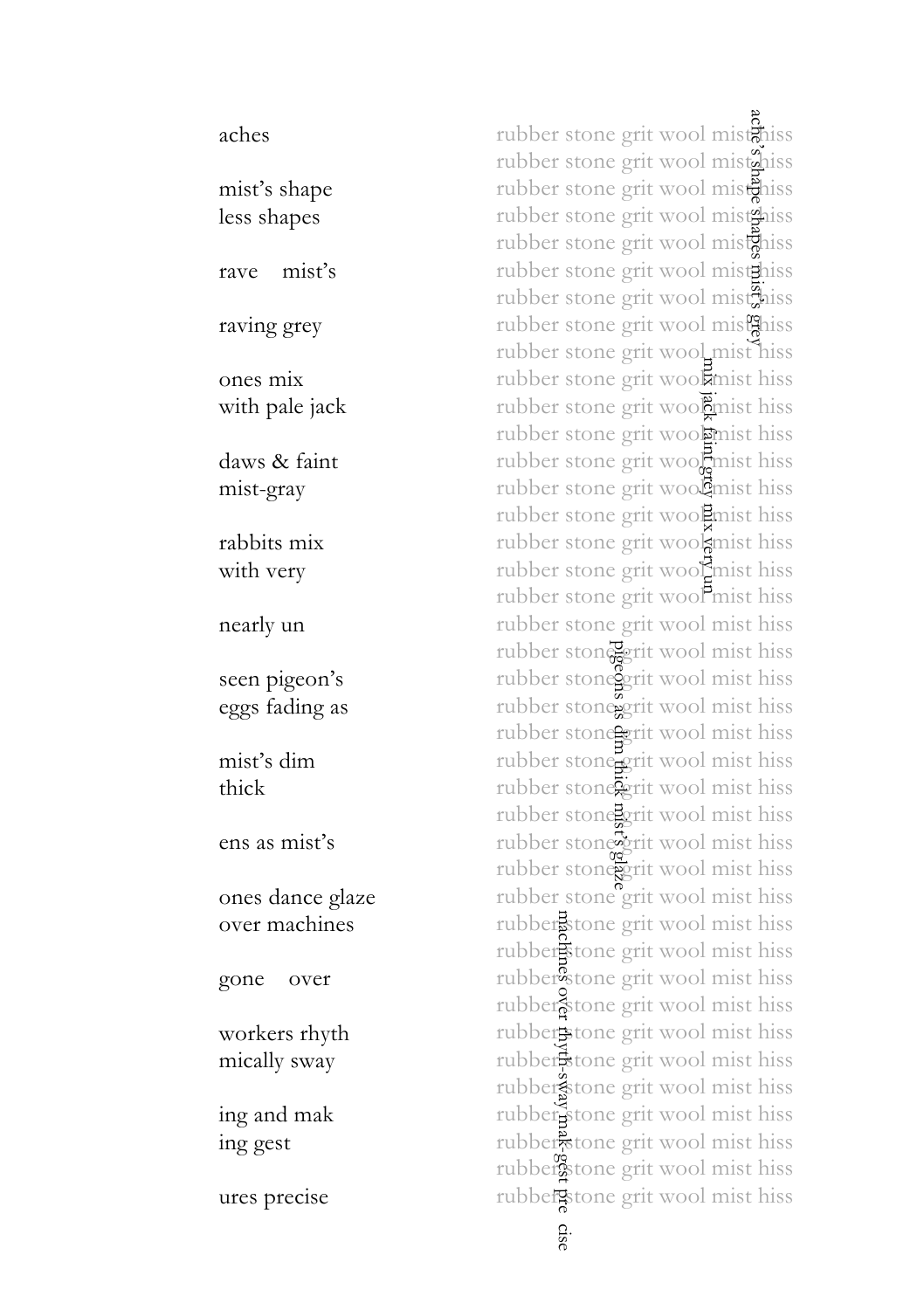postures & ge sticulations as boom boom boom ing mach ines beat crash crash crash beat beat be() at mist's heart in to ever thicker g listen ing grey grit grey mist grey still vib ra ting so ft-hard so lid-flow ov er no

hiss mist wool grit rubber stone hiss mist wool grit rubber stone hiss mist wool grit rubber stone hiss mist wool grit rubber stone hiss mist wool grit rubber stone hiss mist woolagrit rubber stone hiss mist wooltgrit rubber stone hiss mist wool grit rubber stone hiss mist wool<sup>m</sup>grit rubber stone hiss mist wool grit rubber stone hiss mist wooltgrit rubber stone hiss mist woolsgrit rubber stone hiss mist wool grit rubber stone hiss mist wool grit rubber stone hiss mist wool grit rubber stone hiss mist wooltgrit rubber stone hiss mist wool<sup>h</sup>grit rubber stone hiss mist wool grit rubber stone hiss mist woolgerit rubber stone hiss mist woolegrit rubber stone hiss mist wool grit rubber stone hiss mist wool grit rubber stone hiss mist wool grit rubber stone hiss mist woolggrit rubber stone hiss mist wooltgrit rubber stone hiss mist wool grit rubber stone hiss mist wool<sup>e</sup>grit rubber stone hiss mist wool grit rubber stone hiss mist woolngrit rubber stone hiss mist woolgerit rubber stone hiss mist wool grit rubber stone hiss mist wool<sup>o</sup>grit rubber stone hiss mist wool grit rubber stone hiss mist wooltgrit rubber stone hiss mist wool grit rubber stone hiss mist wool grit rubber stone e s o c i e n i r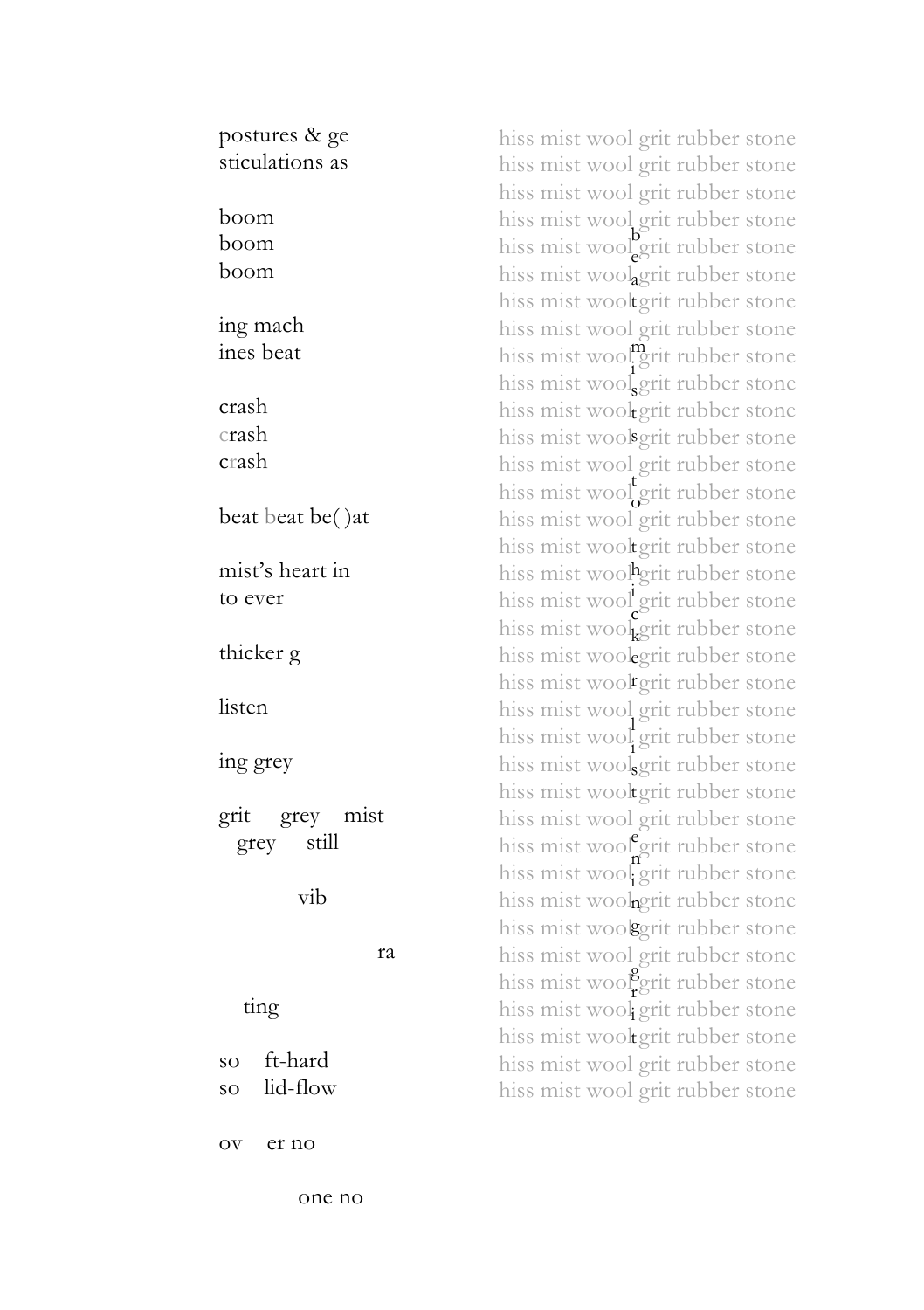where ever worn hiss mist hiss mist hiss mist hiss mist hiss mist hiss hiss mist hiss mist hiss mist hiss mist hiss mist hiss hiss mist hiss mist hiss mist hiss mist hiss mist hiss hiss mist hiss mist hiss mist hiss mist hiss mist hiss hiss mist hiss mist hiss mist hiss mist hiss mist hiss hiss mist hiss mist hiss mist hiss mist hiss mist hiss hiss mist hiss mist hiss mist hiss mist hiss mist hiss hiss mist hiss mist hiss mist hiss mist hiss mist hiss hiss mist hiss mist hiss mist hiss mist hiss mist hiss hiss mist hiss mist hiss mist hiss mist hiss mist hiss hiss mist hiss mist hiss mist hiss mist hiss mist hiss hiss mist hiss mist his miss hiss mist hiss mist hiss hiss mist hiss mist hiss mist hiss mist hiss mist hiss hiss mist hiss mist hiss mist hiss mist hiss mist hiss hiss mist hiss mist hiss mist hiss mist hiss mist hiss hiss mist hiss mist hiss mist hiss mist hiss mist hiss hiss mist his is hiss mist hiss mist hiss mist hiss hiss mist hiss mist hiss mist hiss mist hiss mist hiss hiss mist hiss mist hiss mist hiss mist hiss mist hiss hiss mist hiss mist hiss mist hiss mist hiss mist hiss hiss mist hiss mist hiss mist hiss mist hiss mist hiss is mist hiss mist his missed ache mist hiss mist hiss hiss mist hiss mist hiss mist hiss mist hiss mist hiss hiss mist hiss mist hiss mist hiss mist hiss mist hiss hiss mist hiss mist hiss mist hiss mist hiss mist hiss hiss mist hiss mist hiss mist hiss mist hiss mist hiss